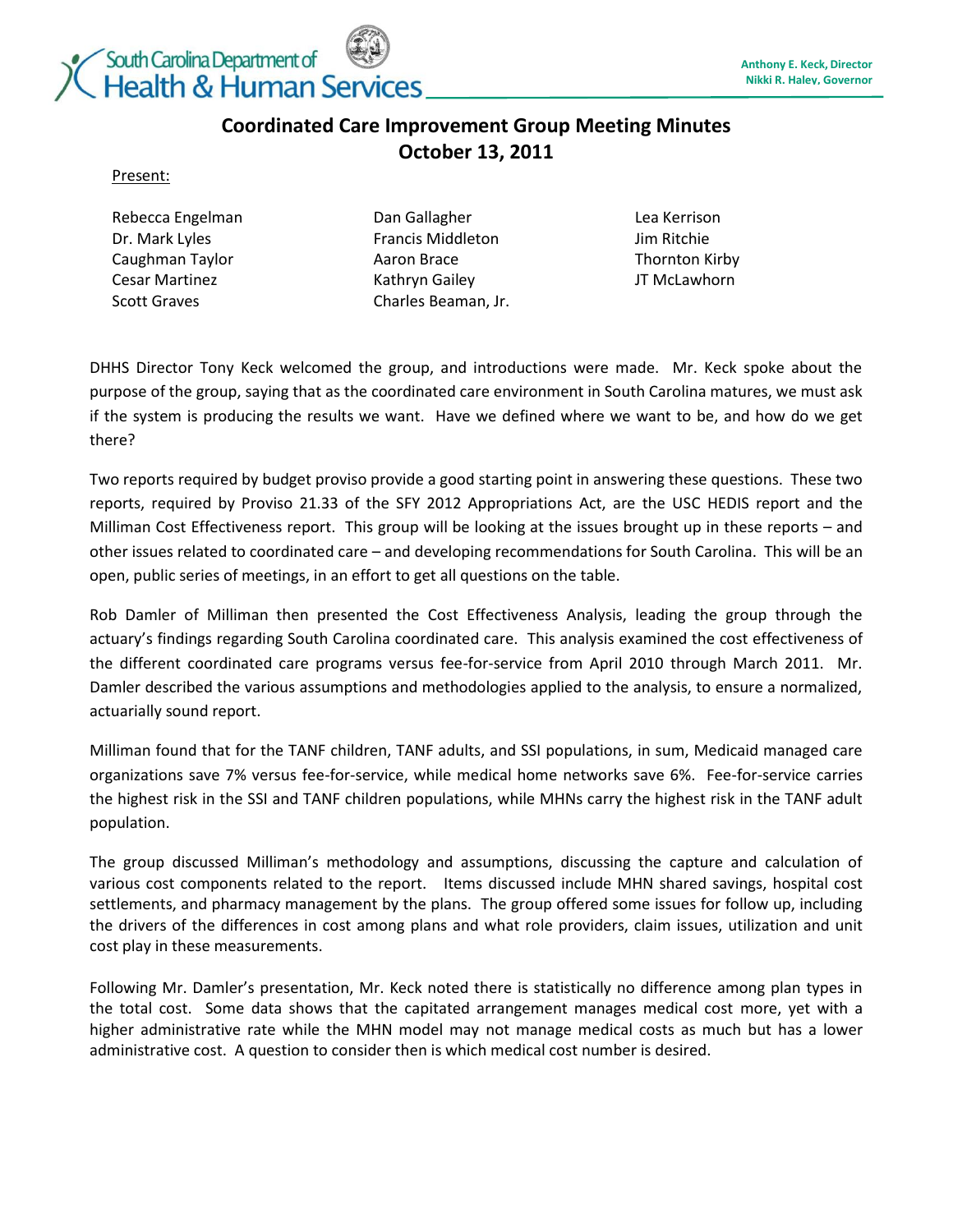Mr. Damler noted that during the enrollment choice period people with higher morbidity are choosing the MHNs, thus making MHNs the avenue for coordinated care for this population. The reason for this is not understood. South Carolina is one of a few states operating a dual coordinated care system, and most states have gone to a full risk-based model, he said.

Mr. Keck said that this group and these issues being discussed represent the effort for continuous quality improvement. Answering these questions will help South Carolina dig down to find the "hidden costs" in the system, which is important.

Dr. Ana Lopez-DeFede spoke next, presenting the Medicaid Health Care Performance Report compiled by the USC Institute for Families in Society. She first described the process, assumptions, limitations, data sources, and methodology of this report, indicating that the key to measuring quality is creating an "apples to apples" environment. The Medicaid Health Care Performance Report measured HEDIS measurements across six domains: pediatric care, women's care, living with illness, behavioral health, access to care, and consumer experience with care. Dr. Lopez-DeFede noted that going forward, USC will be applying case mix adjustments to the HEDIS measures being tracked for Medicaid.

In summary, the Medicaid Health Care Performance Report found that managed care plans performed well overall compared to fee-for-service in quality measurements. These results will be measured against other state Medicaid plans. Among 43 HEDIS rates, in South Carolina 20 of them fell below the 25<sup>th</sup> percentile vs. national NCQA Medicaid benchmarks. These 20 fell below the lowest value in the benchmark range. Only two rates scored above the 90<sup>th</sup> percentile. This data was compiled for fee-for-service, MCOs, and MHNs.

Moving on to plan report cards, Dr. Lopez-DeFede led the group through the findings regarding the six domains that were measured. She described how each domain was identified, and how elements comprising the domain were measured, including the geographical variances found within South Carolina. For most of the domains, the variation among plans was noted, as was the progress being made and the room to improve.

The group discussed the areas of strength, the areas appearing to require attention, the possible reasons for specific results or disparity between plans, and considerations related to the capture and reporting of certain data in this report. The group also examined the state aggregate findings for all the measures across the domains. It was noted that coordinated efforts among stakeholders to address a particular health outcome or care delivery issue produce results. A CHIPRA pediatric coordinated care effort currently underway at DHHS was offered as an example of this dynamic.

Closing her presentation, Dr. Lopez-DeFede said there is variance across the plans, and across the health system. She also said that health care quality can be measured and can be improved. Measuring quality is an evolving science that must engage the public and providers to strengthen the reporting capacity required. Data on the patient experience is also essential.

Mr. Keck again told Coordinated Care Improvement Group that their work will be received from the process improvement perspective. The array of questions to consider can be as specific as an operational issue to broad queries like, "how many plans does South Carolina need?" Mr. Keck encouraged the group to submit issues or questions they would like explored or answered, and DHHS will coordinate responses. He challenged the group to help South Carolina rise above average in terms of quality. He cited Commonwealth Fund and AHRQ data showing that the state has an effective health care system. South Carolina can produce, he said, when we focus on issues. Quality should be such an issue.